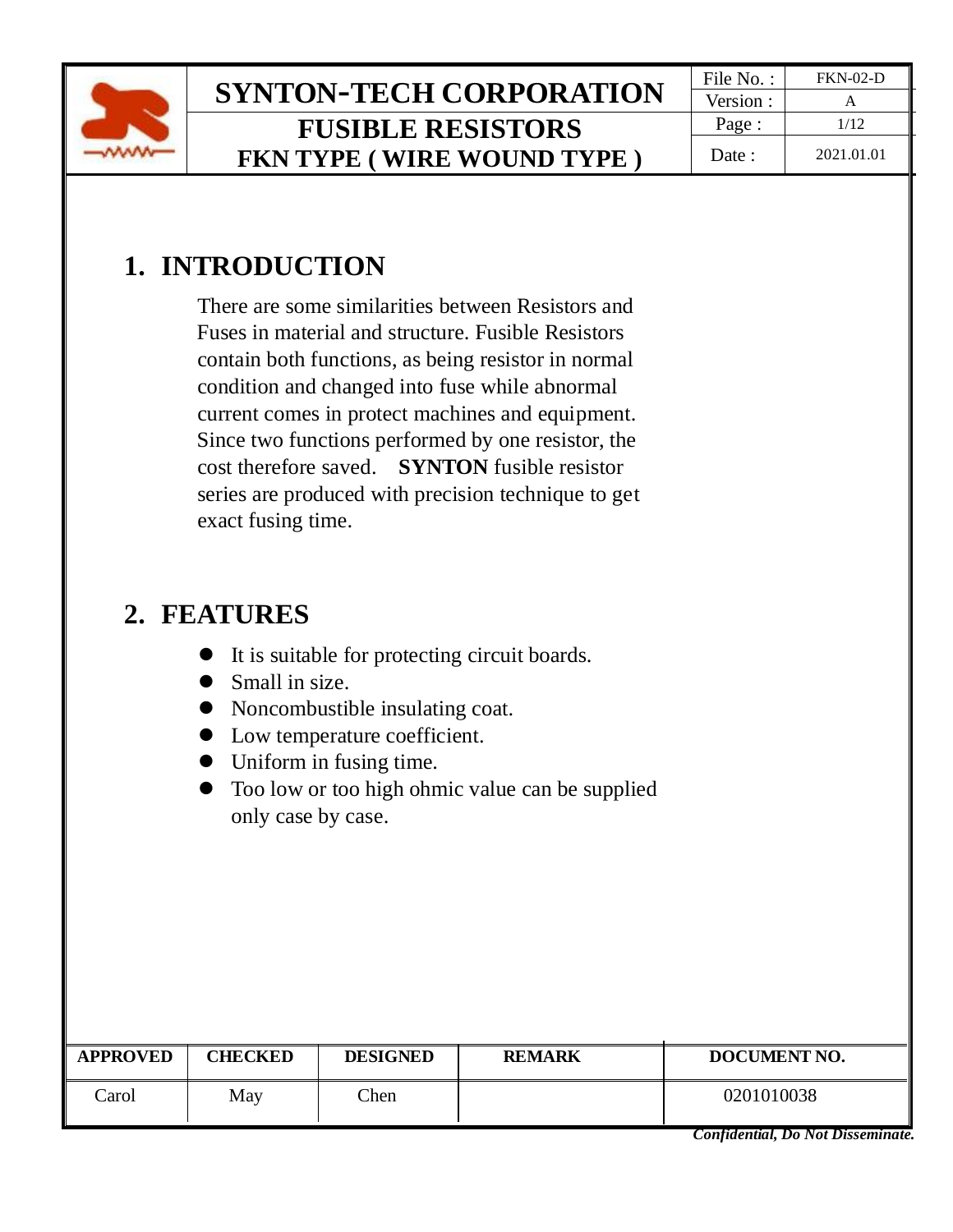

*Confidential, Do Not Disseminate.*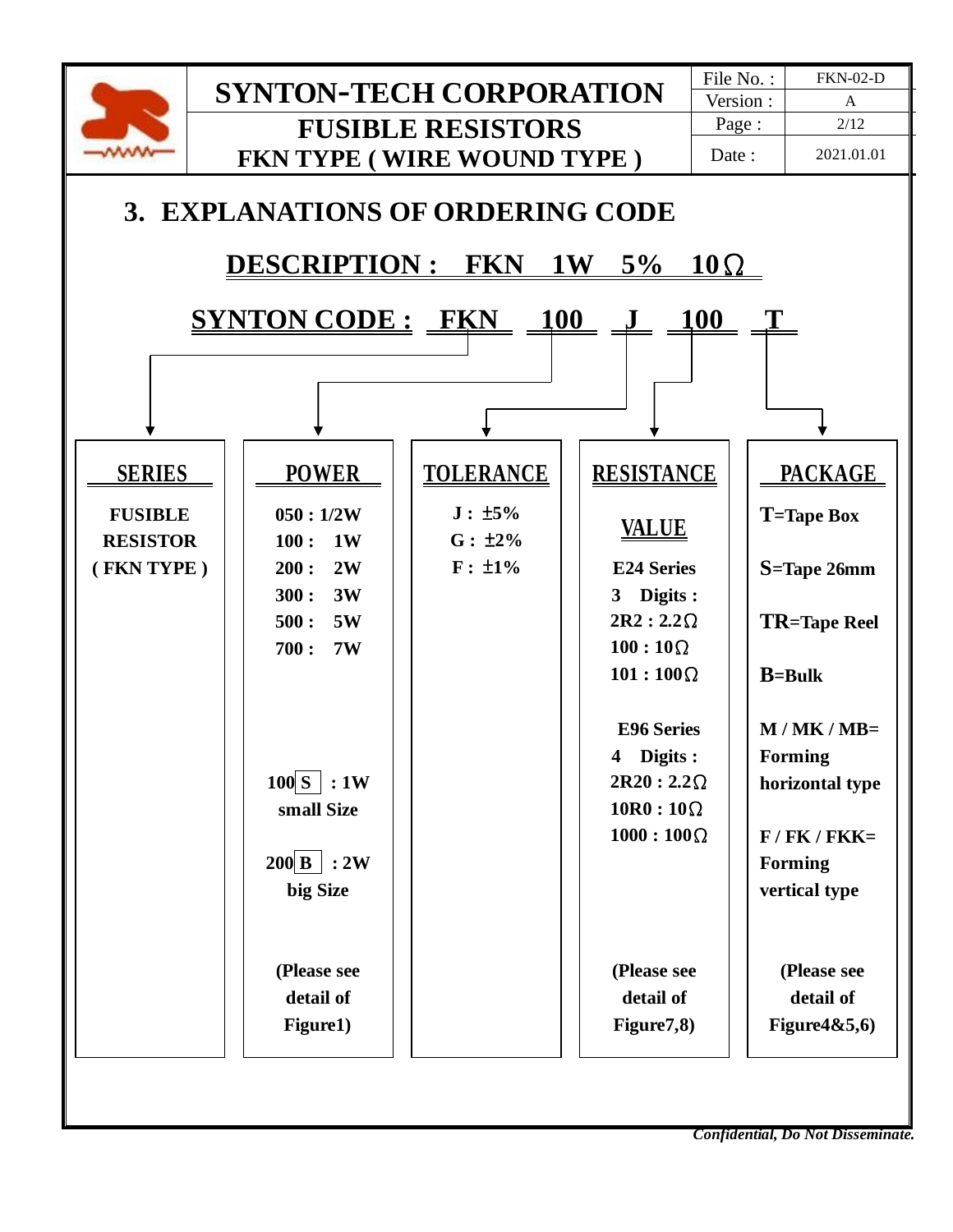

## **SYNTON-TECH CORPORATION**  $\frac{|\text{File No.}:|}{\text{Version}:}|}$ **FUSIBLE RESISTORS FKN TYPE ( WIRE WOUND TYPE )**

Version : Page : | 3/12 Date : 2021.01.01

# **4. ELECTRICAL CHARACTERISTICS**

| <b>TYPE</b>                       | FKN-<br>50 | FKN-<br>100S                                                                        | FKN-<br>100 | FKN-<br>200SS | FKN-<br>200S | FKN-<br><b>200</b> | FKN-<br>300S | FKN-<br>300 | FKN-<br>500 | FKN-<br>500B | FKN-<br>700 | FKN-<br>1000 |
|-----------------------------------|------------|-------------------------------------------------------------------------------------|-------------|---------------|--------------|--------------------|--------------|-------------|-------------|--------------|-------------|--------------|
| Power Rating at<br>$70^{\circ}$ C | 1/2W       | 1W                                                                                  | 1W          | 2W            | 2W           | 2W                 | 3W           | 3W          | 5W          | 5W           | 7W          | 10W          |
| Operating Temp.<br>Range          |            | $-55^{\circ}$ C ~ +155 $^{\circ}$ C                                                 |             |               |              |                    |              |             |             |              |             |              |
| Maximum<br>Working Volt.          | 250V       | 250V                                                                                | 300V        | 250V          | 300V         | 300V               | 300V         | 300V        | 300V        | 300V         | 300V        | 300V         |
| Maximum<br>Overload Volt.         | 350V       | 350V                                                                                | 450V        | 350V          | 450V         | 450V               | 450V         | 450V        | 450V        | 450V         | 450V        | 450V         |
| Dielectric<br>withstanding Volt.  | 300V       | 300V                                                                                | 400V        | 300V          | 400V         | 400V               | 400V         | 400V        | 400V        | 400V         | 400V        | 400V         |
| Value Range                       |            | SPECIAL $0.1\Omega$ ~ $0.9\Omega$<br>STANDARD $1\Omega$ ~ $100\Omega$               |             |               |              |                    |              |             |             |              |             |              |
| Temp.<br>Coefficient              |            | $\pm 300$ PPM $\sqrt{\ }C$<br>special low to $\pm 25$ PPM<br>high to $\pm 1500$ PPM |             |               |              |                    |              |             |             |              |             |              |

Figure 1

# **5. POWER RATING**

 **(1)Power Derating** : The rated power at the temperature in excess of 70℃ shall be derated in accordance with figure2

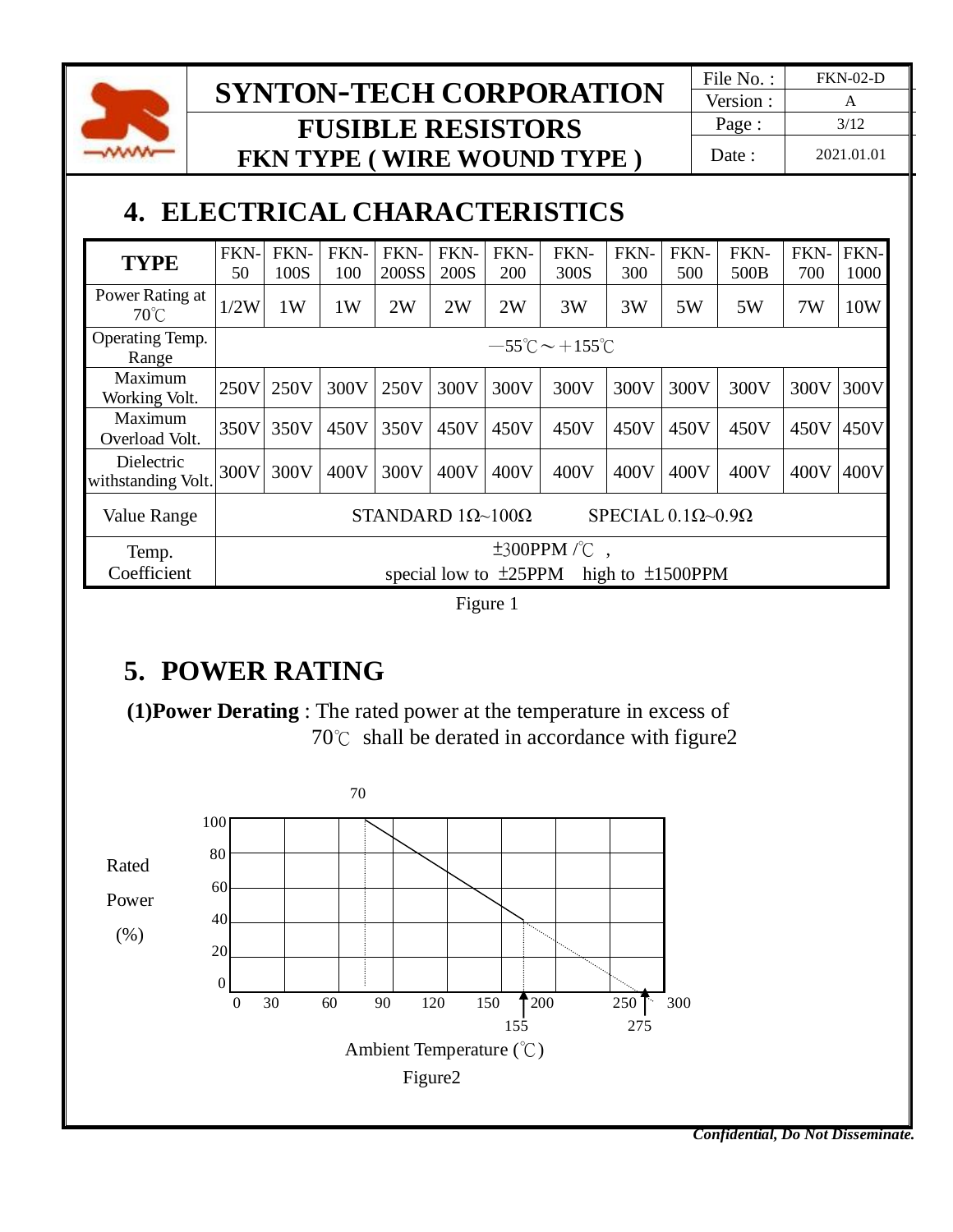

### $SYNTON-TECH CORPORTION$ **FUSIBLE RESISTORS FKN TYPE ( WIRE WOUND TYPE )**

| File No.: | <b>FKN-02-D</b> |
|-----------|-----------------|
| Version : |                 |
| Page:     | 4/12            |
| Date:     | 2021.01.01      |

 **(2)Rated Voltage :** The DC or AC(rms) continuous working voltage corresponding to the rated power is determined by the following formula:

$$
E = \sqrt{R \times P}
$$

Where E : Continuous rated DC or AC (rms) working voltage (v)

P : Rated power (w)

R : Resistance value  $(\Omega)$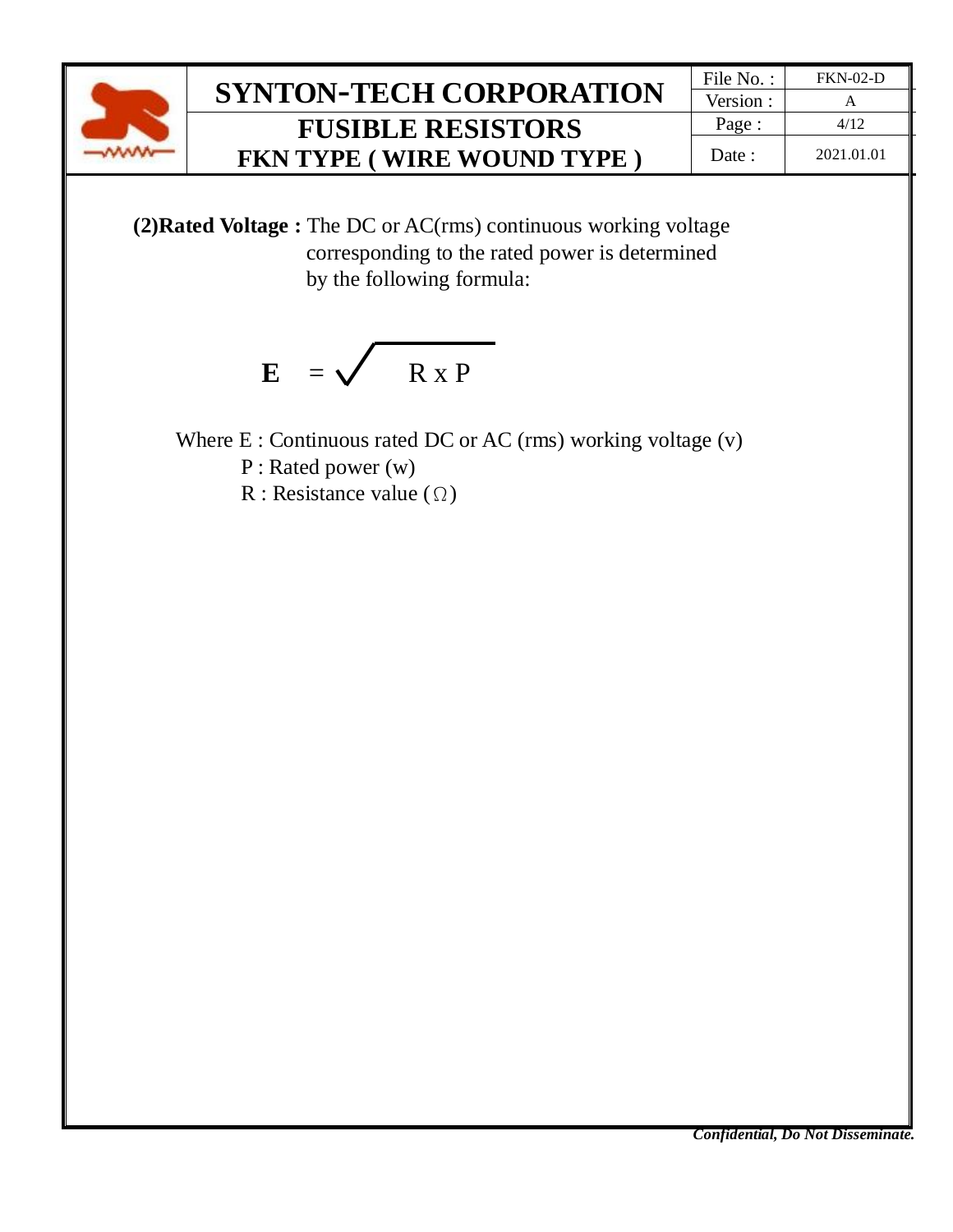

Figure3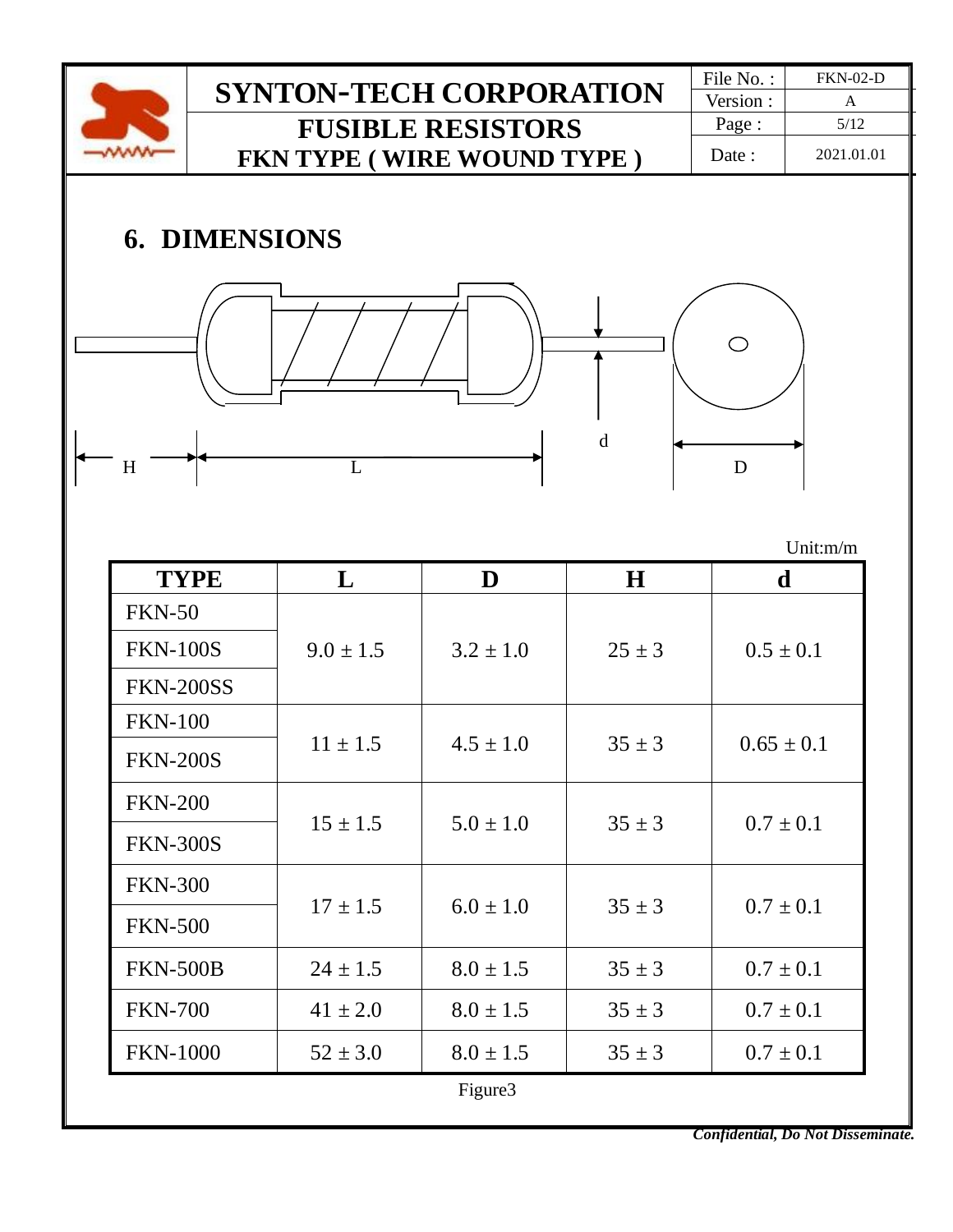

### **(1)FORMING PACKING**

**M / MK / MB= Forming horizontal type**







| <b>TYPE</b>                         | <b>POWER</b> | <b>Forming</b><br><b>Type</b> | ${\bf P}$<br>± 1                                     | $\bf H$<br>$\pm 2.5$ | H1<br>±1 | H2<br>±1 | H <sub>3</sub><br>± 1 | H <sub>4</sub><br>± 1 |
|-------------------------------------|--------------|-------------------------------|------------------------------------------------------|----------------------|----------|----------|-----------------------|-----------------------|
| <b>FKN-50</b>                       | 1/2W         | M                             | $12.5-$                                              | $10-$                |          |          |                       |                       |
| <b>FKN-100S</b><br><b>FKN-200SS</b> | 1W<br>2W     | MK.MB                         | $3\sim$<br>$8-$<br>$10-$<br>$15-$<br>$8-$<br>$3\sim$ | $8-$                 | $5\sim$  |          |                       |                       |
|                                     | 1W           | M                             |                                                      |                      |          |          |                       |                       |
| <b>FKN-100</b><br><b>FKN-200S</b>   | 2W           | MK.MB                         |                                                      |                      |          |          | $8-$                  | $5-$                  |
| <b>FKN-200</b>                      | 2W           | M                             |                                                      | $10-$                |          |          |                       |                       |
| <b>FKN-300S</b>                     | 3W           | MK MB                         | $20-$                                                |                      | $8-$     | $3\sim$  | $8-$                  | $5\sim$               |
| <b>FKN-300</b>                      | 3W           | M                             | $25 -$                                               | $10-$                |          |          |                       |                       |
| <b>FKN-500</b>                      | 5W           | MK MB                         |                                                      |                      | $6\sim$  | $3\sim$  | $8-$                  | $5-$                  |

Unit : m/m

Remark : 1. B =  $1.15 \sim$ ,

2. *ALTERNATE MARKING METHOD ALSO AVAILABLE ON REQUEST.*

Figure4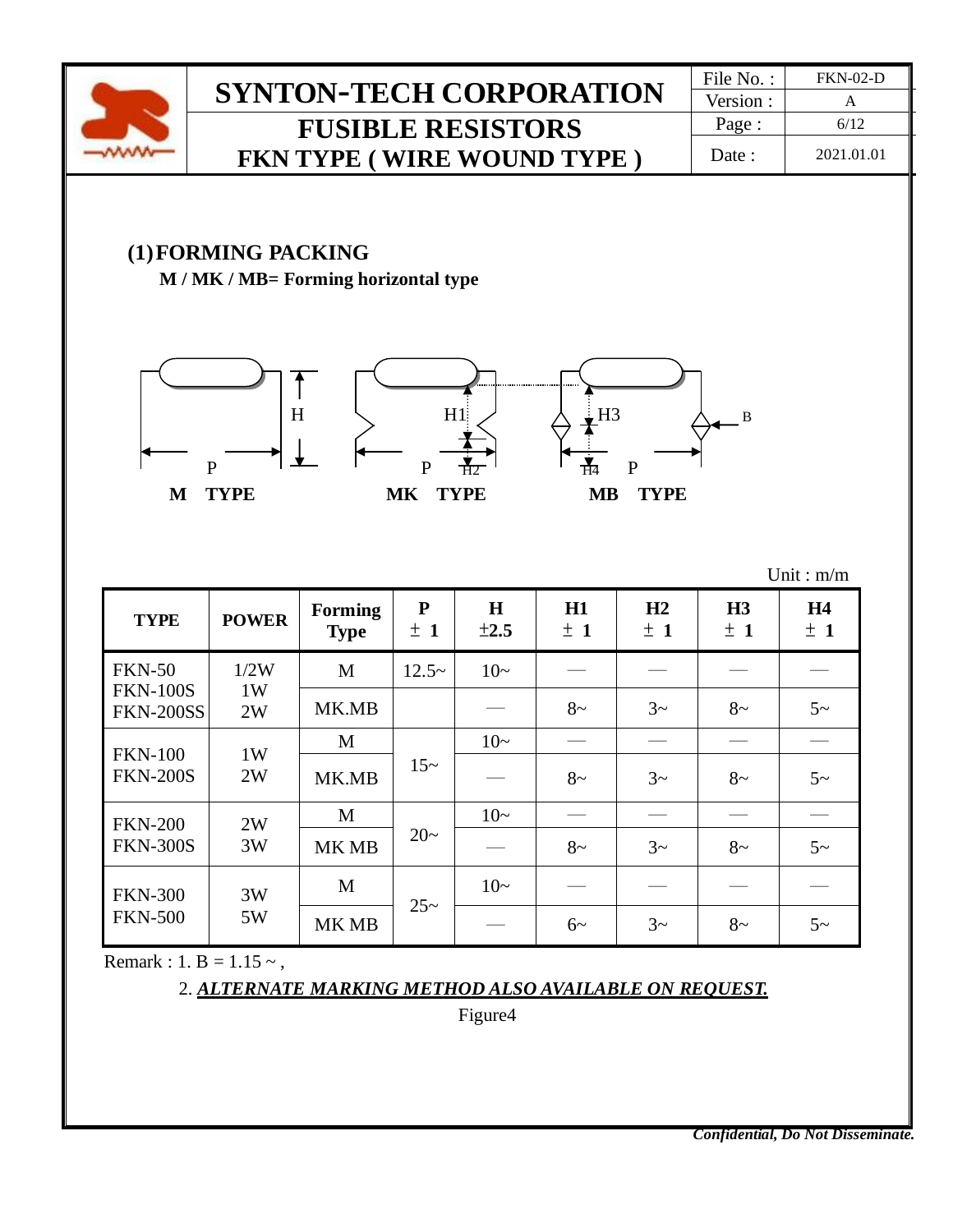

Version : Page : 7/12 Date : 2021.01.01

#### **(2)FORMING PACKING**

**F / FK / FKK=Forming vertical type**







Unot : m/m

| <b>TYPE</b>                      | <b>POWER</b> | <b>Forming</b><br><b>Type</b> | ${\bf P}$<br>± 1 | A<br>± 1 | $\mathbf{A1}$<br>±1 | A2<br>±1 | A3<br>±1   | $\bf{A0}$<br><b>Max</b> |
|----------------------------------|--------------|-------------------------------|------------------|----------|---------------------|----------|------------|-------------------------|
| <b>FKN-50</b>                    | 1/2W         | F                             | $5 - 10$         | $5\sim$  |                     |          |            | 4.0                     |
| <b>FKN-100S</b>                  | 1W           | <b>FK</b>                     | $5 - 10$         |          |                     |          | $25 \pm 3$ | 4.0                     |
| <b>FKN-200SS</b>                 | 2W           | <b>FK FKK</b>                 | $5 - 10$         |          | $\overline{4}$      | 3        | $5-$       | 4.0                     |
| <b>FKN-100</b>                   | 1W           | F                             | $5 - 10$         | $5\sim$  |                     |          |            | 4.0                     |
| <b>FKN-200S</b>                  | 2W           | <b>FK FKK</b>                 | $5 - 10$         |          | $\overline{4}$      | 3        | $5\sim$    | 4.0                     |
| <b>FKN-200</b>                   | 2W           | $\mathbf{F}$                  | $5 - 10$         | $5\sim$  |                     |          |            | 4.0                     |
| <b>FKN-300S</b><br>3W            |              | <b>FK FKK</b>                 | $5 - 10$         |          | $\overline{4}$      | 3        | $5\sim$    | 4.0                     |
| <b>FKN-300</b><br><b>FKN-500</b> | 3W           | F                             | $5 - 10$         | $5-$     |                     |          |            | 4.0                     |
|                                  | 5W           | <b>FK FKK</b>                 | $5 - 10$         | $5-$     | 4                   | 3        | $5\sim$    | 4.0                     |

Remark : 1. Z = 3  $\pm$ 1. K = 2  $\pm$ 0.5,

#### 2. *ALTERNATE MARKING METHOD ALSO AVAILABLE ON REQUEST.*

Figure5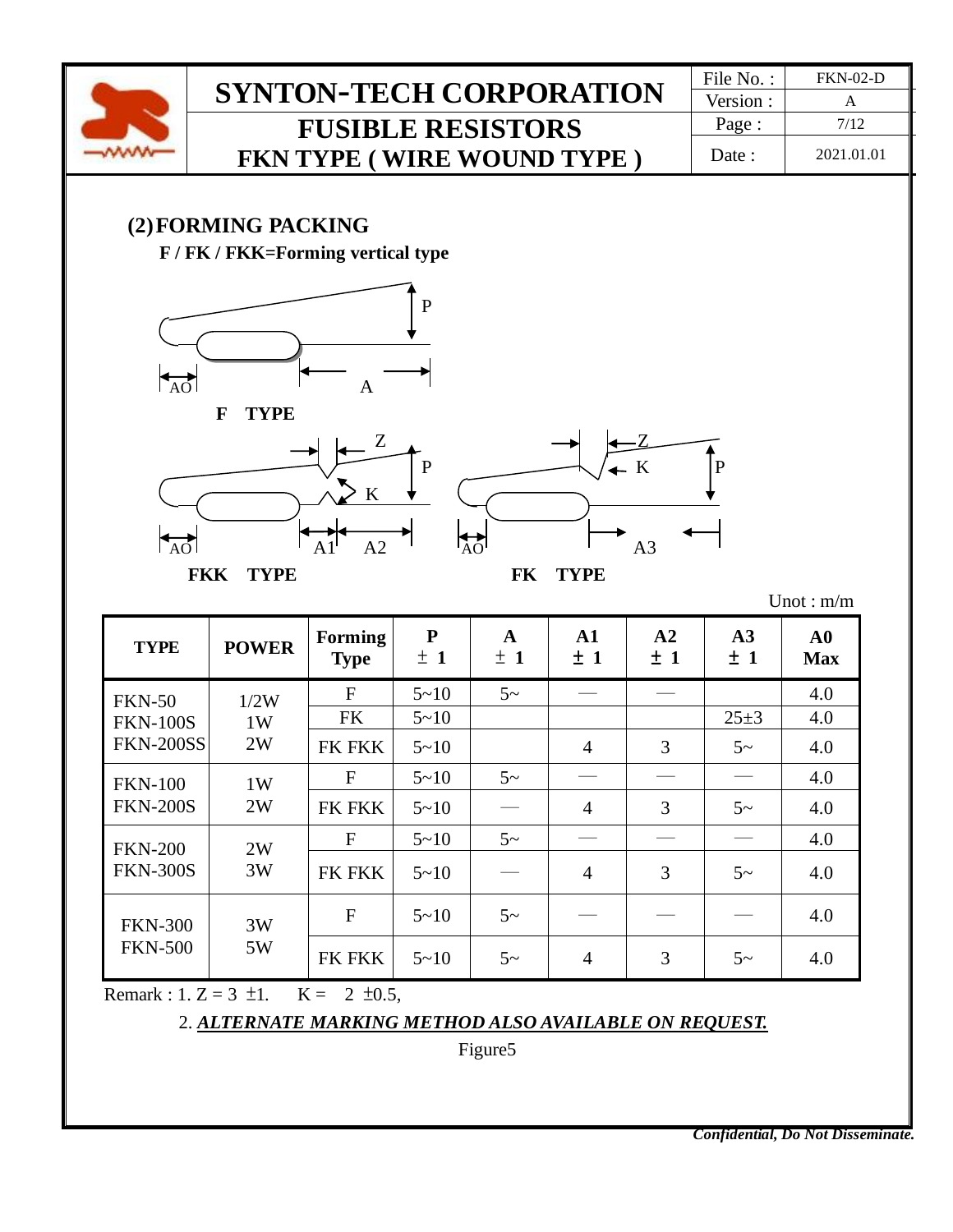

*Confidential, Do Not Disseminate.*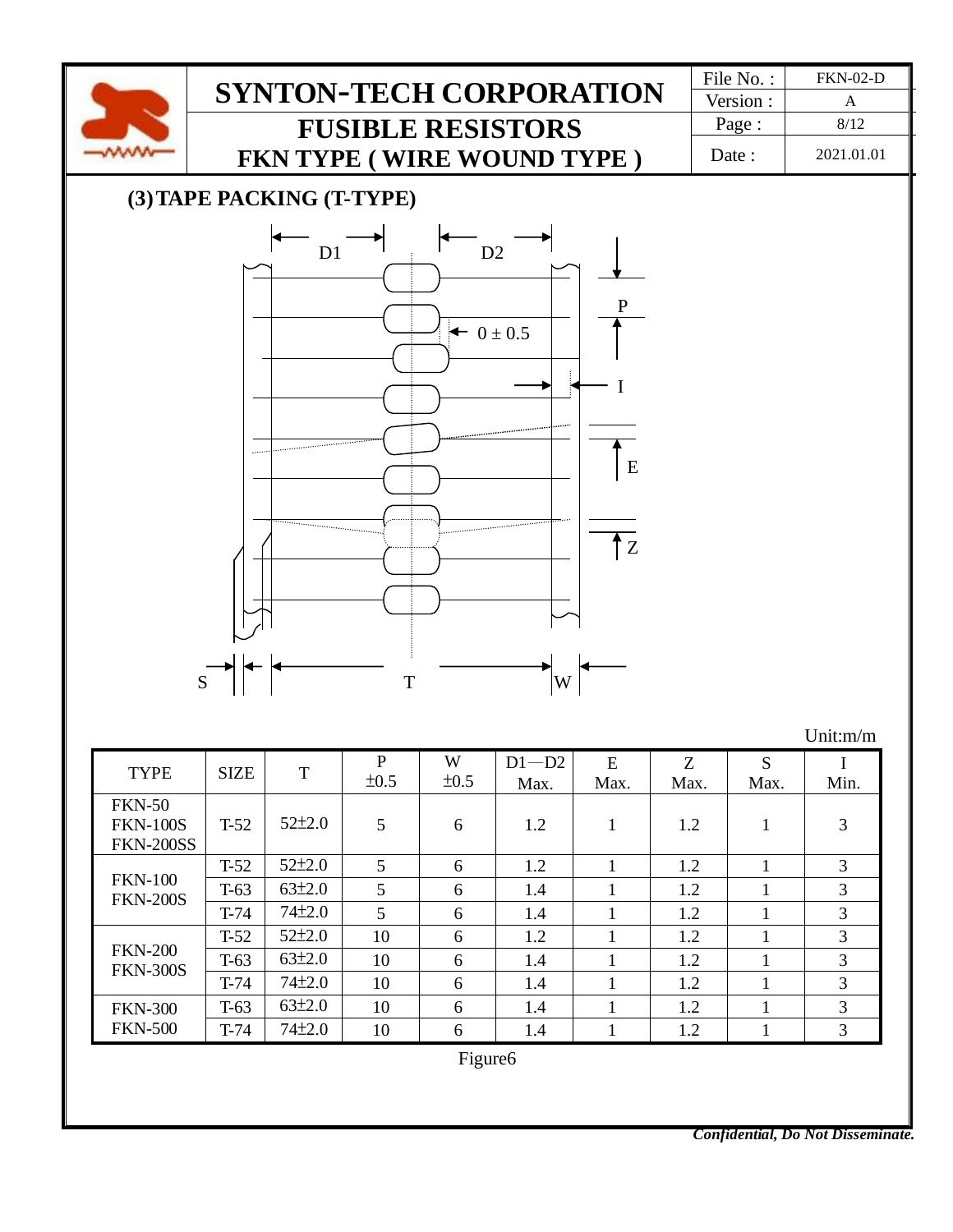

Version : Page :  $\vert$  9/12 Date : 2021.01.01

### **7. CHARACTERISTICS**

#### **(1) Resistance Temperature Characteristic**  Test Method : -30℃ ~ 150℃

Acceptance Standard : ±300ppm/℃

### **(2) Temperature Cycling**

Test Method :  $-30^{\circ}$   $\sim 85^{\circ}$  for 5 Cycles Acceptance Standard :  $\pm (1\% + 0.1\Omega)$ 

### **(3) Short-Time Overload**

Test Method : 2.5 times of rated wattage for 5 sec. Acceptance Standard :  $\pm$  (2%+0.1 $\Omega$ )

### **(4) Resistance to Soldering Heat**

Test Method : 270℃ for 3 sec. Acceptance Standard :  $\pm (1\% + 0.1 \Omega)$ 

### **(5) Insulation Resistance**

Test Method : 500V megger Acceptance Standard : 1,000MΩ MIN.

#### **(6) Load Life**

Test Method : 70℃ on-off cycle 1,000 hours. Acceptance Standard :  $\pm$  (5%+0.1 $\Omega$ )

### **(7) Moisture Load life**

Test Method : 40℃ 95% RH on-off cycle 1,000 hours. Acceptance Standard :  $\pm$  (5%+0.1 $\Omega$ )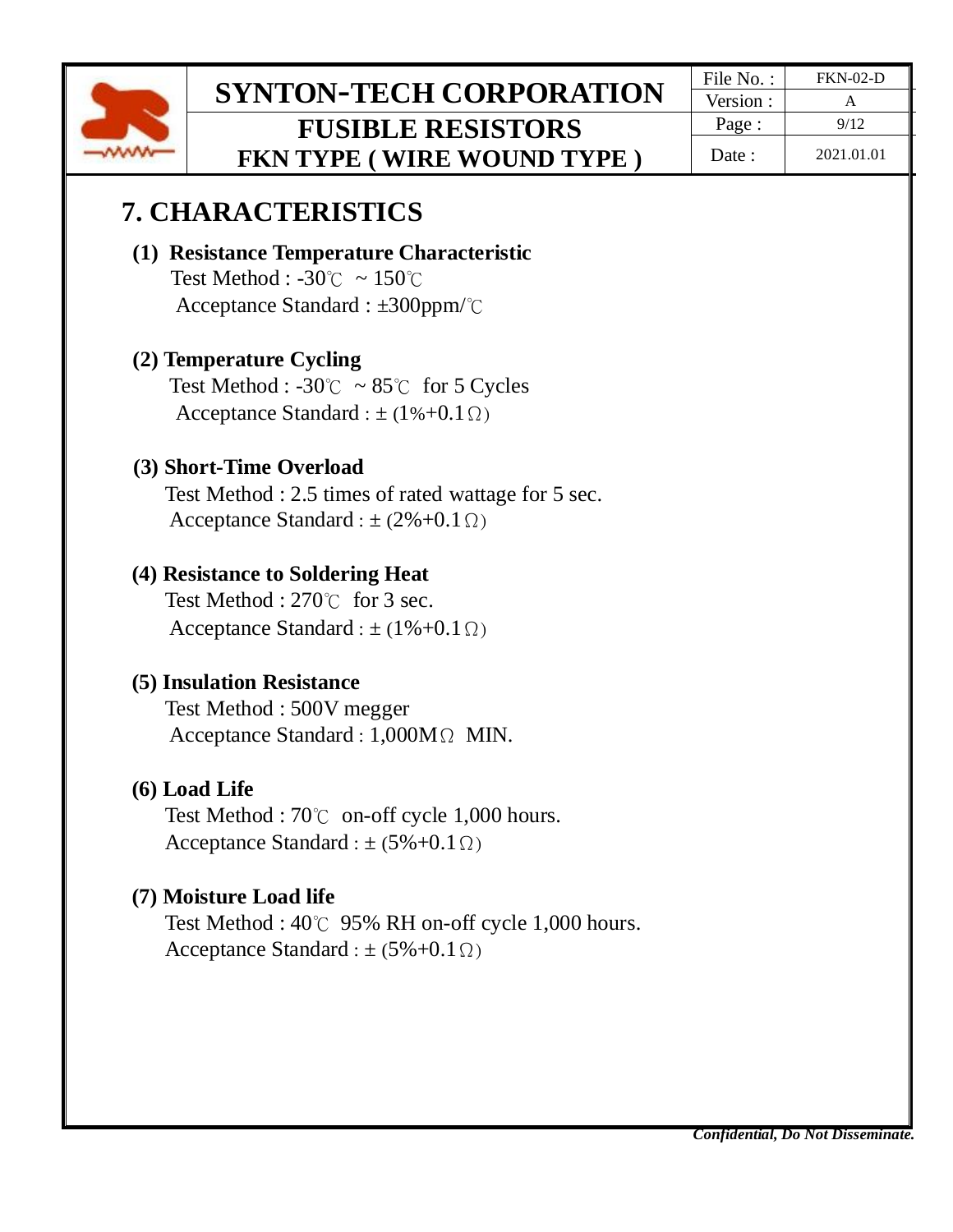

### **(8) Fusing Characteristics**.

| <b>RESISTANCE RANGE</b>    | <b>MAGNIFICATION OF POWER RATING</b> | <b>FUSING TIME</b> |
|----------------------------|--------------------------------------|--------------------|
| $0.1\Omega \sim 100\Omega$ | <b>RATED POWER X</b><br>$16 \sim 64$ | $(xx)$ Sec Max.    |

\*Too low or too high ohmic values can be supplied only case by case.

### **(9) Soldering Recommendation**

Test Method : The Standard Length of epoxy on the terminal of our product is less than 1.5mm. Also, the Standard Welding Point must be over than 1.6mm from Resistor body.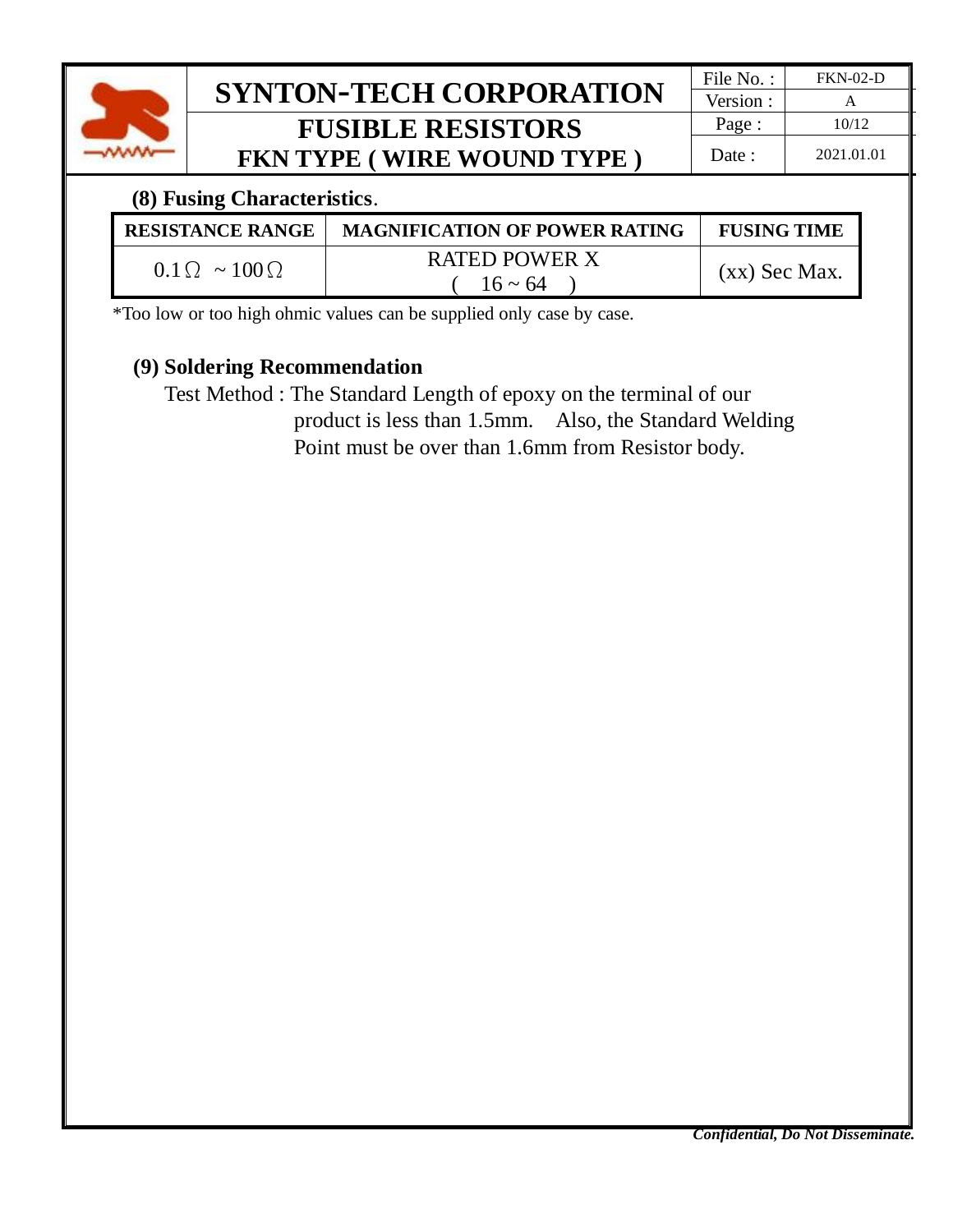

# **8. COLOR CODING**

**8.1 J (** ±**5% )**

\*\* **Fusible wire wound type distinguish color code (WHITE)** 



| <b>Color</b> |                | 1st, 2nd             | 3rd             | 4th              | (WHITE)             |
|--------------|----------------|----------------------|-----------------|------------------|---------------------|
|              |                | (Significant Figure) | (Multiplier)    | (Tolerance)      |                     |
| <b>Black</b> | 0              | O                    | 10 <sup>0</sup> |                  |                     |
| <b>Brown</b> |                |                      | 10 <sup>1</sup> |                  |                     |
| Red          | $\overline{2}$ | $\overline{2}$       | 10 <sup>2</sup> |                  |                     |
| Orange       | 3              | 3                    | 10 <sup>3</sup> |                  |                     |
| Yellow       | 4              | $\overline{4}$       | 10 <sup>4</sup> |                  | <b>Fusible wire</b> |
| Green        | 5              | 5                    | 10 <sup>5</sup> |                  | wound               |
| Blue         | 6              | 6                    | 10 <sup>6</sup> |                  | type distinguish    |
| Violet       | 7              | 7                    | 10 <sup>7</sup> |                  |                     |
| Gray         | 8              | 8                    | $10^8$          |                  | color code          |
| White        | 9              | 9                    | 10 <sup>9</sup> |                  |                     |
| Gold         |                |                      | $10^{-1}$       | $J($ $\pm 5\%$ ) |                     |
| Silver       |                |                      | $10^{-2}$       |                  |                     |
| <b>Plain</b> |                |                      | $10^{-3}$       |                  |                     |
|              |                |                      | Figure7         |                  |                     |